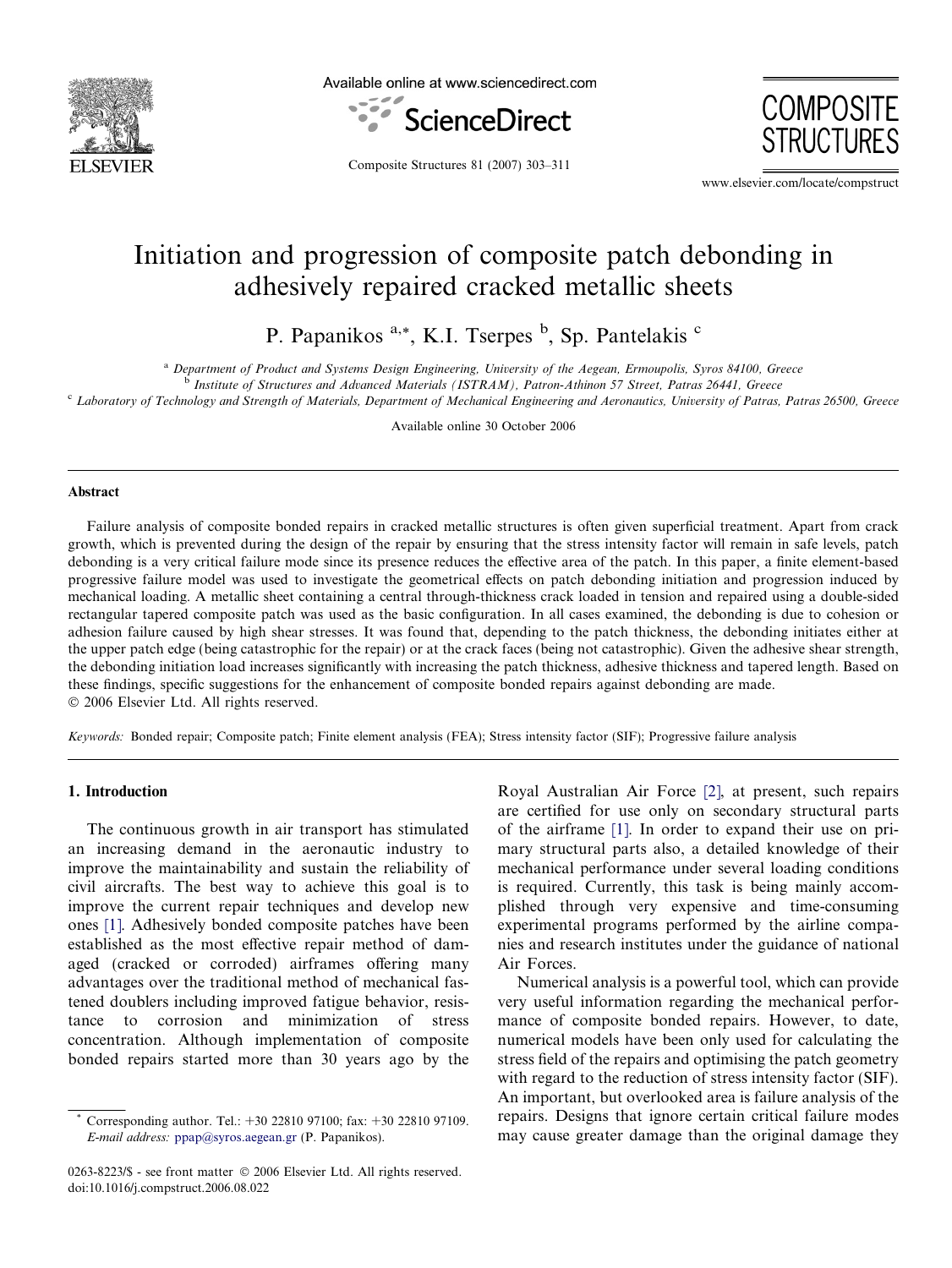are intended to repair. Fig. 1 illustrates the failure modes that might occur in a bonded repair of a cracked fuselage skin [\[3\].](#page-8-0) These are crack growth, patch debonding and nucleation of new fatigue cracks in the skin at the patch edges. The foremost failure mode is crack growth. Of almost the same importance is patch debonding, since its presence increases the possibility of crack growth in the repaired structure by reducing the effective area of the patch, and thereby, the amount of stresses being transferred from the cracked structure to the patch. Mechanically induced patch debonding may be due to either high adhesive shear stresses or high peel stresses In Fig. 2, a schematic representation of the shear stress distribution in a bonded repair is given. As can be seen, the stresses are maximized on either side of the crack and at patch



Fig. 1. Schematic of the failure modes occurring in a bonded repair of a cracked fuselage skin, after [\[3\].](#page-8-0)



Fig. 2. Schematic of the shear stress distribution in a bonded repair, after [\[3\].](#page-8-0)

edges. A standard practice for reducing the stresses at patch edges is patch tapering.

Up to the present time, very few works have studied composite patch debonding in adhesively bonded repairs. Naboulsi and co-workers, in a series of papers [\[4–6\]](#page-8-0), used the three-layer technique (two-dimensional FE model consisting of three layers) accompanied by experiments to investigate the effects of pre-existing debonding of various sizes and in various locations on the fatigue crack growth and life of repaired cracked structures. The results of their investigation showed a clear variation in fatigue life and SIF with varying the location and size of debonding. Recently, Megueni et al. [\[7\]](#page-8-0) and Ouinas et al. [\[8\]](#page-8-0) used the FE analysis to compute the SIF in cracks repaired by composite bonded patches taking into account preexisting debonding. They also found that the presence of debonding increases the SIF considerably. Therefore, from the above works it is concluded that the presence of debonding significantly affects the effectiveness of the repairs.

It is evident that the research conducted so far on patch debonding intended to assess the importance of this failure mode. Having established the importance of debonding, the next step is to enhance the repairs against it. To this end, information is required regarding the initiation and progression of patch debonding and how specific features of the repair such as geometry and materials used may influence patch debonding. The aim of this paper is to contribute towards this objective.

# 2. Progressive failure analysis

The technique of progressive failure analysis has been extensively used in the past to simulate the mechanical behavior of composite bolted joints [\[9–11\]](#page-8-0). The authors of this paper were the first to apply this technique in composite bonded repairs in [\[12\]](#page-8-0) by appropriately modifying a 3-D progressive failure model initially developed for composite bolted joints. The progressive failure model (PFM), used to accomplish the current study, integrates the components of stress analysis, failure analysis and material property degradation.

#### 2.1. Stress analysis

Stress analysis of the repair was performed using 3-D FE models developed with the commercial FE code ANSYS [\[13\].](#page-8-0) The metallic sheet, composite patch and epoxy adhesive were modelled as different bodies using the 8-noded 3-D ANSYS SOLID45 element. The patch lay-up is the unidirectional  $[0^{\circ}]_8$ . Due to symmetry of geometry and loading only one-eighth of the repair was modelled. [Fig. 3](#page-2-0) shows the FE meshes of the repair parts and complete repair. A fine mesh was adopted in the area around the crack tip to allow a satisfactory accuracy in SIF calculation. It should be noted, however, that the goal of this work is not the accurate calculation of SIF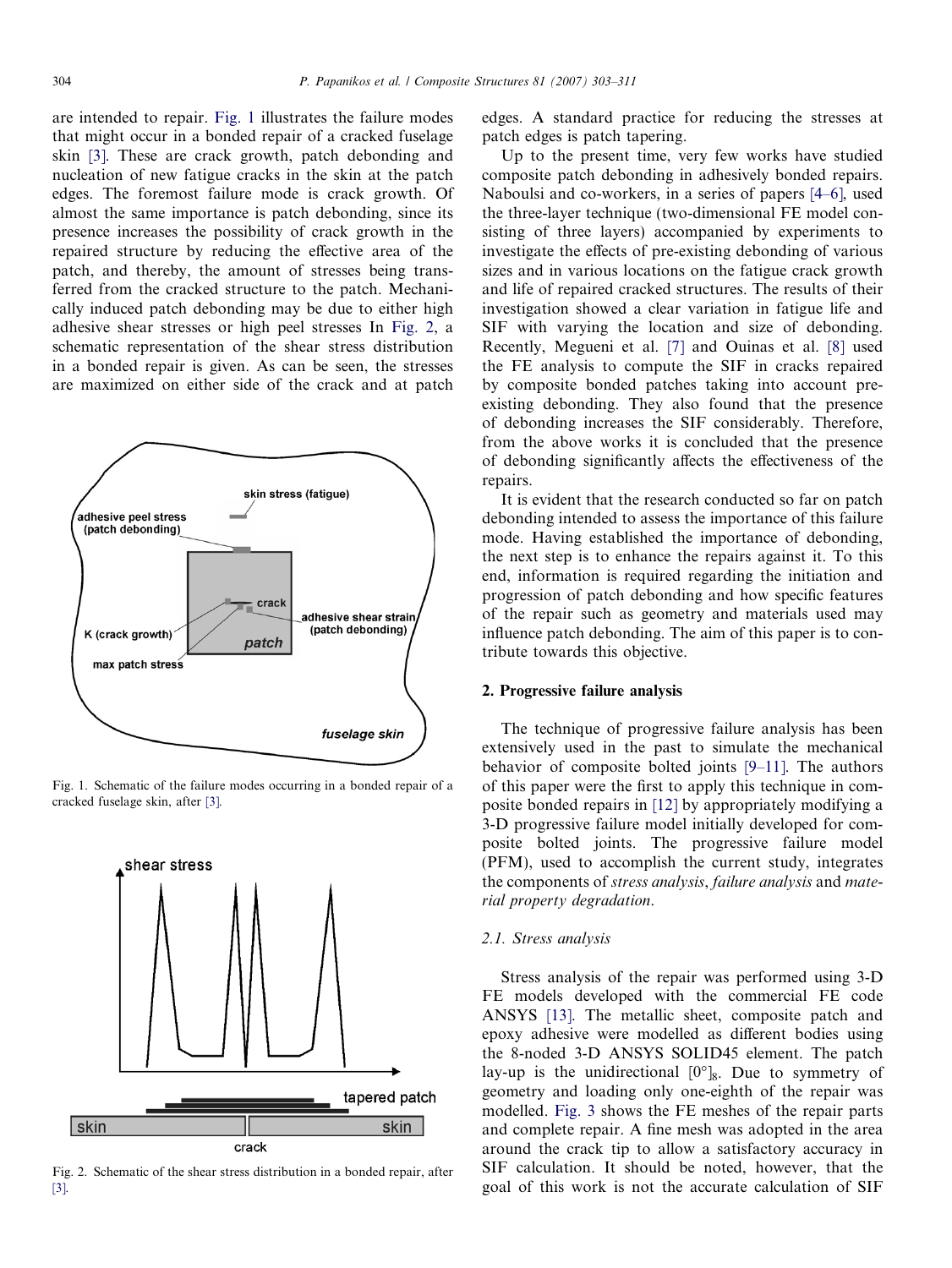<span id="page-2-0"></span>

Fig. 3. FE meshes of the repair parts and complete repair.

values but, rather, the influence of repair parameters on SIF values. To this end, the mesh selected provided reasonably good results in reasonable time. Away from the crack tip, a coarser mesh was adopted in order to reduce the total number of elements. As can be seen in the closeview of the repair bottom, shown in Fig. 4, through the thickness of the sheet, patch and adhesive, four, four and one elements have been respectively used. The use of many elements through the thickness provides greater accuracy in the calculation of through thickness stresses, which are important in the prediction of patch debonding. The incremental tensile loading was applied in the sheet through the application of an incremental uniform tensile stress  $\sigma$  at its top surface.

## 2.2. Failure analysis

Failure analysis concerned both the composite patch and the adhesive. Initially, seven failure modes, representing the basic failure modes of the composite material, have been considered for the composite patch. However, the first few analyses revealed that the stress state developed in the composite patch for the specific combination of repair configuration and loading conditions was too low to cause significant failure in the patch. Based in this finding, in order to reduce the total computational effort, no failure checks were performed for the composite patch. For the adhesive and the adhesive/metal or adhesive/patch interface, three major failure modes were considered; namely, adhesive shearing, adhesive/metal peeling and adhesive/patch peeling. The failure criteria used for the detection of these failure modes are:

Adhesive shearing:

$$
\tau_{\max} = \frac{\sigma_1 - \sigma_3}{2} \geqslant p_s \tag{1}
$$

Adhesive/metal peeling, for  $(\sigma_{za} > 0)$ :

$$
\sigma_{\text{za}} \geqslant p_{\text{am}} \tag{2}
$$



Fig. 4. Close-view of the FE mesh in the repair bottom.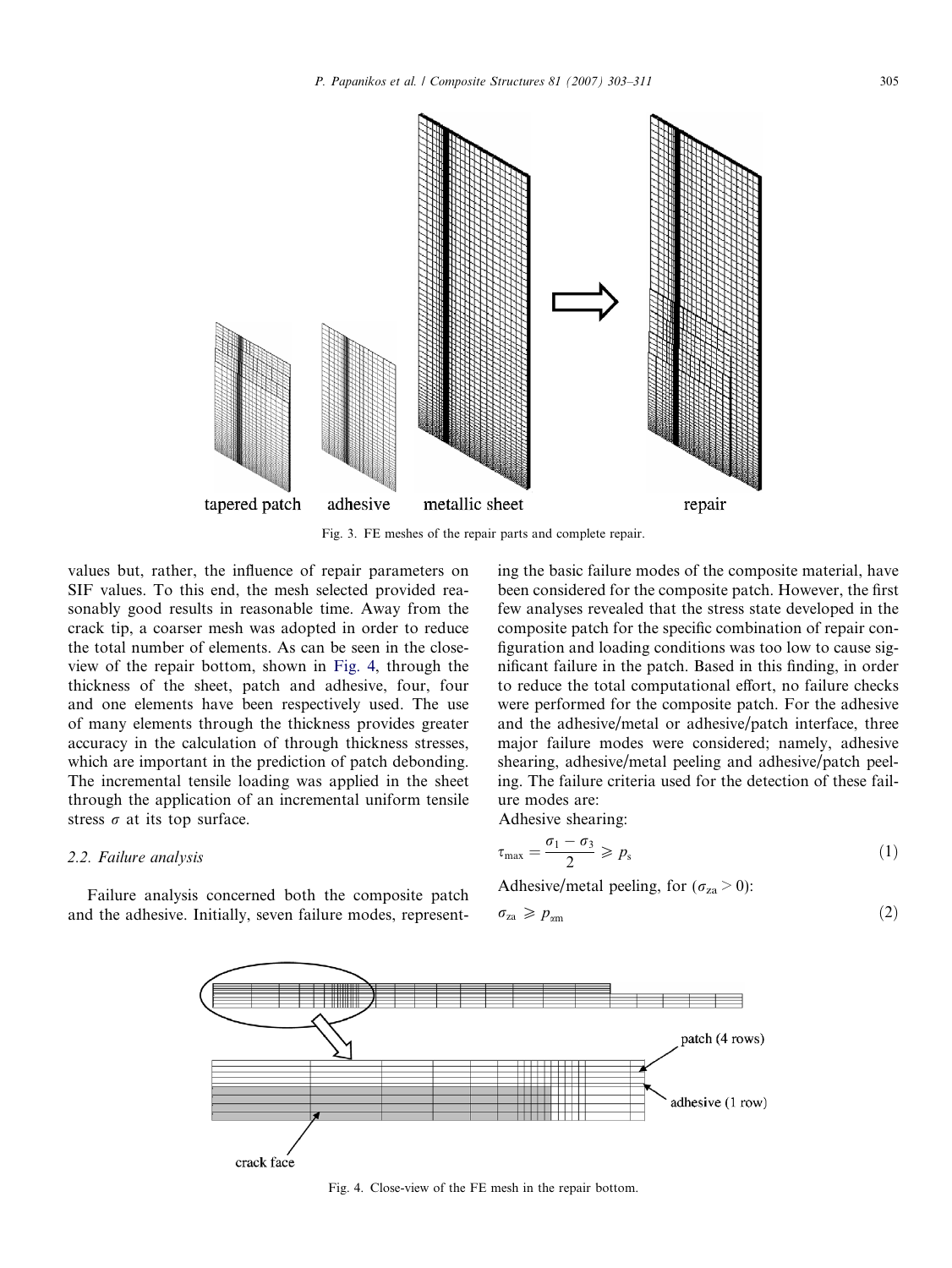<span id="page-3-0"></span>Adhesive/patch peeling, for  $(\sigma_{za} > 0)$ :

$$
\sigma_{\text{za}} \geqslant p_{\text{ap}} \tag{3}
$$

where  $\tau_{\text{max}}$  is the maximum shear stress in the adhesive,  $\sigma_1$ and  $\sigma_3$  are the maximum and minimum principal stresses, and  $\sigma_{za}$  is the stress in the normal direction.  $p_s$  is the shear strength of the adhesive and  $p_{am}$ ,  $p_{ap}$  are the peeling strengths of the adhesive/metal and adhesive/patch interfaces, respectively. To account for the shearing failure of the two interfaces,  $p_s$  can be considered as the minimum of the shear strength of the adhesive and the shear strengths of the interfaces. From the modeling point of view, this consideration seems satisfactory, since the breakage of a single element of the adhesive is equivalent to the debonding of the either of the interfaces in this element.

# 2.3. Material property degradation

Once failure is detected in the adhesive, material property degradation is applied by setting the elastic moduli of the failed elements equal to zero. In order to avoid numerical problems that will cause the zero values of the elastic moduli in the solution of the FE model, a very small value  $(=0.001$  of the initial value) is set instead of zero.

## 2.4. Model algorithm

The three model components integrate in an iterative algorithm, which is described by means of the flowchart depicted in Fig. 5. The steps of the algorithm are numbered according to the sequence of their implementation. Note that due to the local character of the stress concentration, the criterion used in this study for examining the re-distribution of stresses at the same load level (more than 1% increase of the debonded area between two consecutive iterations, step 8 in the algorithm) may be large and a smaller value may show a slightly different debonding behaviour. However, this would increase dramatically the computational time and storage requirements. To implement the model, the ANSYS macro-language [\[13\]](#page-8-0) was used.



Fig. 5. Flowchart of the progressive damage model.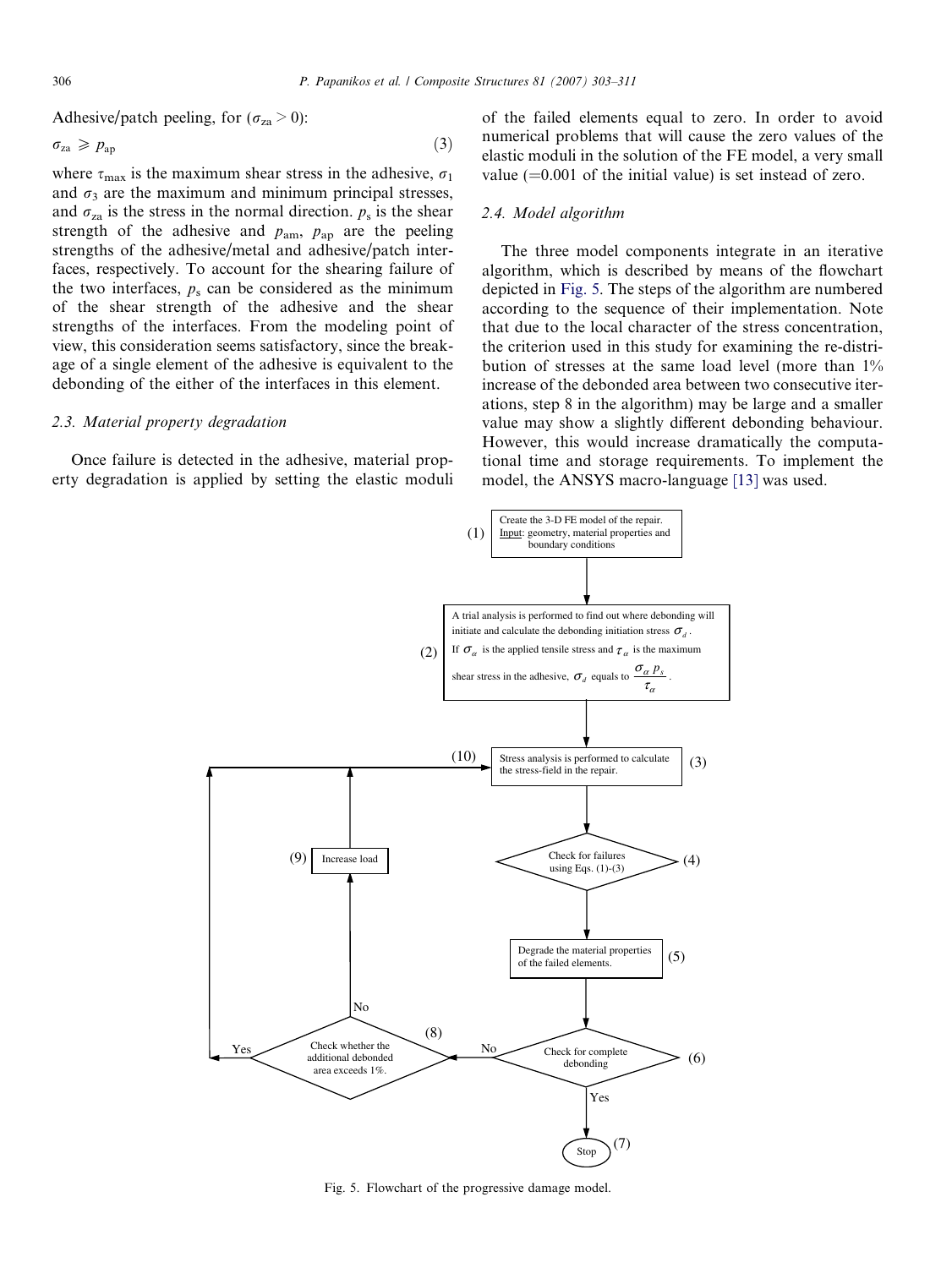# 3. Geometrical effects

The configuration considered comprises a metallic sheet with a central through-thickness crack loaded in tension and repaired using a double-sided rectangular (symmetric) carbon-fiber-reinforced plastic (CFRP) patch with tapered edges. The dimensions of the repair parts are listed in Table 1. Except where mentioned, these dimensions were used. The material properties of the repair parts are: Aluminum sheet:  $E = 70$  GPa,  $v = 0.33$ ; CFRP patch:  $E_{xx} = 168$  GPa,  $E_{yy} = E_{zz} = 10 \text{ GPa}, G_{xy} = G_{xz} = 8 \text{ GPa}, G_{yz} = 4 \text{ GPa}, v_{xy}$  $= v_{xz} = 0.02$ ,  $v_{yz} = 0.48$ ; Adhesive (Epoxy film FM-73):  $E = 2.2$  GPa,  $v = 0.35$ . The subscripts in the material properties of the CFRP material refer to a local coordinate system in which the  $x$  and  $y$ -axes are parallel and transverse to the fibers, respectively, while the z-axis coincides to the normal direction. The orientation of the system was chosen such as the fibers to be oriented perpendicular to crack line.

The first few trial analyses have indicated two candidate areas for patch debonding initiation; namely, the area just above the crack (crack region) and the upper patch edge: areas A and B, respectively, in Fig. 6. Determinant about where patch debonding will initiate is the geometry. Based on this finding, a parametric study was conducted to ascertain the role of repair geometry (patch thickness and width, adhesive thickness and tapered length) in patch debonding initiation and progression.

Table 1 Dimensions of the repair parts

| Dimension                            | Value (mm) |
|--------------------------------------|------------|
| Sheet height                         | 310        |
| Sheet length                         | 108        |
| Sheet thickness, $t_s$               | 3          |
| Crack length                         | 15         |
| Patch width (parallel to crack line) | 45         |
| Patch height (including tapered)     | 67         |
| Adhesive thickness                   | 0.15       |
| Tapered length                       | 20         |



Fig. 6. Candidate areas for patch debonding initiation.

# 3.1. Effect of patch thickness

Fig. 7 shows the variation of debonding initiation stress  $\sigma_d$  normalized by the shear strength  $p_s$  at the areas A and B as function of the patch thickness  $t_p$  for two sheet thicknesses. Debonding initiation stress  $\sigma_d$  is defined as the applied stress that initiates debonding. Obviously, the debonding initiates at the area where  $\sigma_d/p_s$  is smaller. At small values of  $t_p$ , the debonding initiates at the crack region while at large ones at the upper patch edge. This is because with decreasing  $t_p$  the shear stresses at the patch edge decrease (role of tapering) while those at the crack region increase (the resistance to crack opening is smaller). The transition of debonding initiation from area  $A$  to  $B$  takes place at larger values of  $t_p$  as the sheet thickness increases because the ratio of patch stiffness to the sheet stiffness  $t_s$  decreases.

## 3.2. Effect of adhesive thickness

[Fig. 8](#page-5-0) shows the variation of  $\sigma_d/p_s$  at the areas A and B as function of the adhesive thickness for two sheet thicknesses. It is evident that increasing the adhesive thickness will increase the strength of the repair. In general, the adhesive thickness does not affect the position of debonding initiation. However, in the case of  $t_s = 3$  mm, shown in [Fig. 8](#page-5-0)(b), for an adhesive thickness less than 0.15 mm debonding will initiate at the crack region, whereas, for an adhesive thickness more than 0.15 mm debonding will initiate at the patch edge.



Fig. 7. Variation of (normalized) debonding initiation stress with regard to the patch thickness for two sheet thicknesses.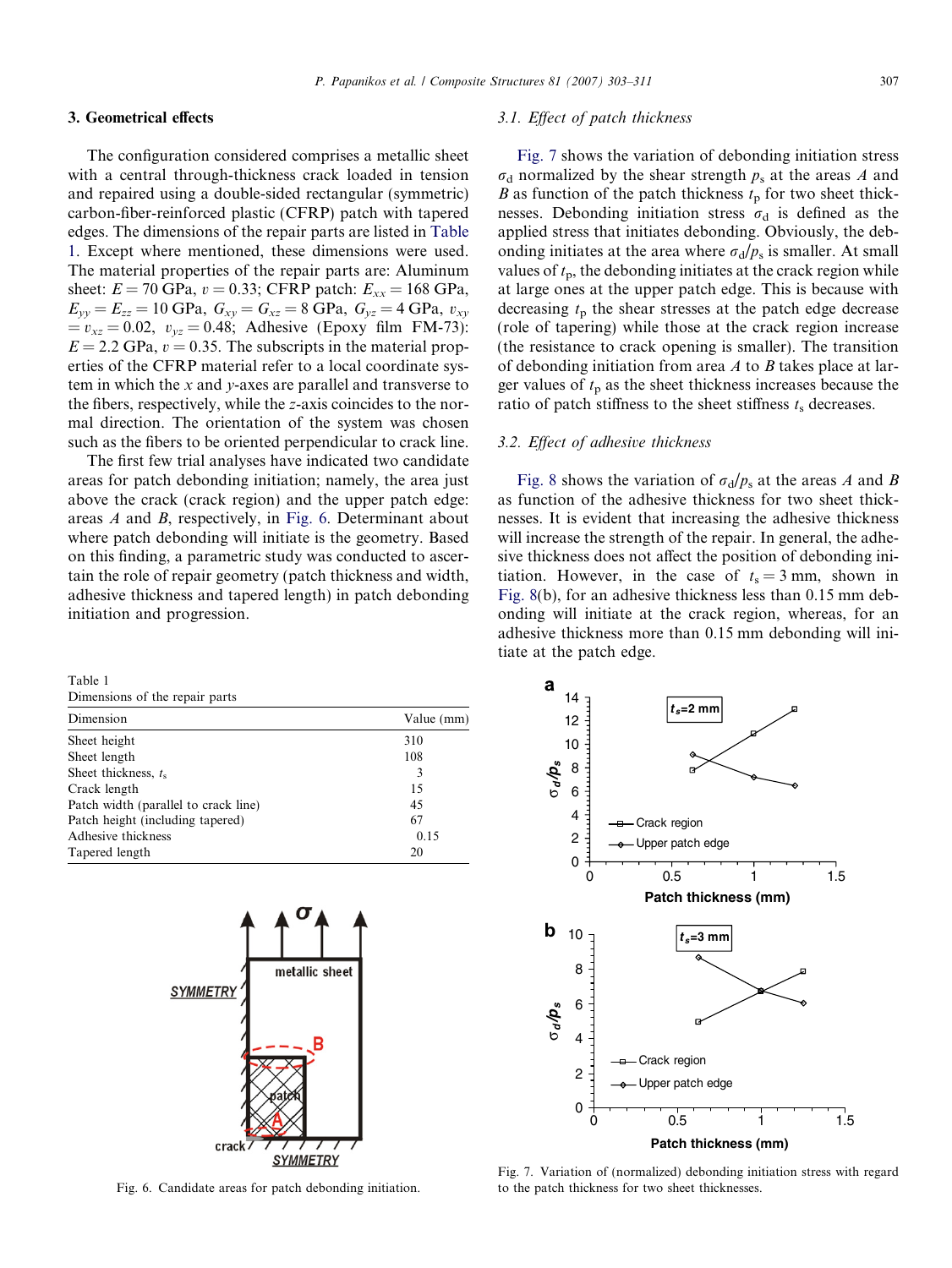<span id="page-5-0"></span>

Fig. 8. Variation of (normalized) debonding initiation stress with regard to the adhesive thickness for two sheet thicknesses.

The variation of SIF with regard to the patch thickness and adhesive thickness is shown in Figs. 9(a) and (b), respectively. As can be seen, the trend of variation is opposite. Contrary to patch thickness, the increase in adhesive thickness leads to increase of SIF. This is expected, since a large adhesive thickness will lead to a more resilient repair allowing larger metallic sheet deformation.



Fig. 9. SIF variation with regard to (a) patch thickness and (b) adhesive thickness.

# 3.3. Effect of patch width

Figs. 10(a) and (b) show the variation with regard to the patch width of the  $\sigma_d/p_s$  and SIF, respectively. With increasing the patch width, the  $\sigma_d/p_s$  increases at both areas. However, the increase at the upper patch edge where the debonding initiates is insignificant. Therefore, it is concluded that the patch width has a minimal effect on the debonding initiation and zero effect on the debonding progression. On the contrary, it has a considerable positive effect on the SIF.

## 3.4. Effect of tapered length

Fig. 11 shows the variation of  $\sigma_d/p_s$  with regard to the tapered patch length. As expected, tapering significantly affects the shear stress values at the patch edge but has no effect on the shear stresses at the crack region.



Fig. 10. Variation of (normalized) debonding initiation stress and SIF with regard to the patch width.



Fig. 11. Variation of (normalized) debonding initiation stress with regard to the tapered length.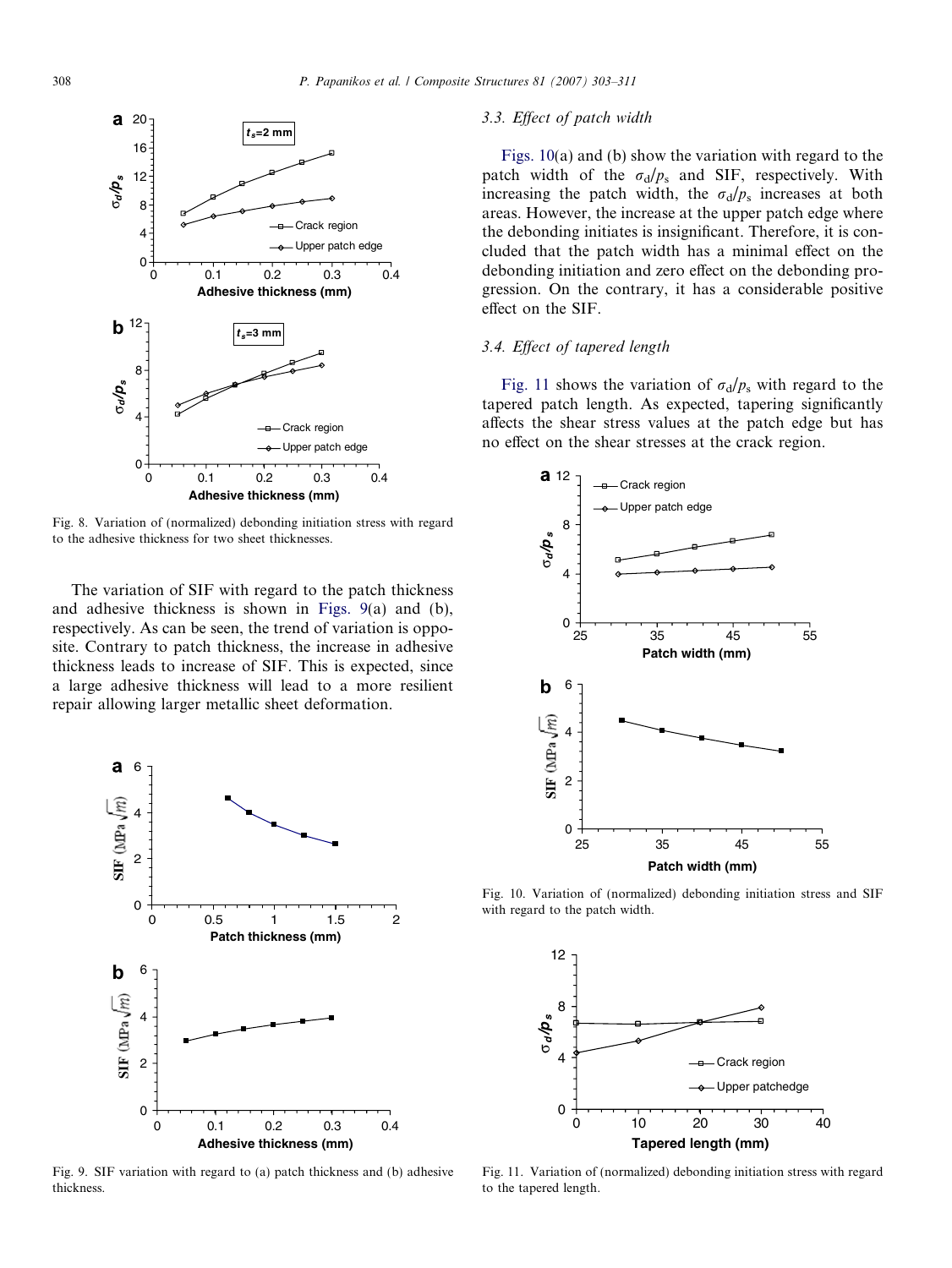#### <span id="page-6-0"></span>4. Debonding initiation and progression

The previous analyses were conducted for a constant applied load. In order to examine the debonding progression, the steps described in the flowchart of [Fig. 5](#page-3-0) were followed. The first finding was that debonding initiation at the crack region is due to crack opening and it is not catastrophic for the repair in the sense that the load can be increased; the crack must be further opened in order for the debonding to progress. Figs. 12(a) and (b) show the variation of the percent debonded area and SIF with regard to the applied load, respectively, for a case in which debonding initiated at the crack region. The results of Fig. 12 are taken for an adhesive strength  $p_s = 40 \text{ MPa}$ . As can be seen in Fig. 12(a), the debonding initiated at 220 MPa. The applied stress continued to increase up to 350 MPa whereat the debonding initiated also at the upper patch edge and propagated instantly leading to complete dissociation of the patch from the sheet. Even though yielding is expected at an applied load of 350 MPa, it should be noted here that the analysis considered in this paper is linear elastic in order to examine the debonding behavior of composite bonded repairs. The SIF, affected by the debonding, increases almost linearly up to the load of 350 MPa whereat it sharply rises from 25 to 73 MPa $\sqrt{m}$ . Fig. 13 shows the progression of debonding for this case. The debonding initiated at the crack was confined to the area around it while the debonding initiated later at the upper patch edge propagated very fast.



Fig. 12. Progression of debonding (dark grey area) initiated at the crack region.



Fig. 13. Increase of the percent debonded area with the applied load for the case of Fig. 12.

On the other hand, when debonding initiates at the upper patch edge, it is catastrophic for the repair because it significantly reduces the patch effective area. In such cases, the debonding initiation load is also the maximum load that the repair can sustain. All iterations are performed under the same load since the criterion of 1% increase of the debonded area is constantly fulfilled (step 8 in the flowchart). Figs. 14(a) and (b) show the variation of the percent debonded area with regard to the number of iterations and the variation of SIF with regard to the percent debonded area, respectively. The results are taken for  $p_s = 40$  MPa and the applied load that initiates debonding is 275 MPa. Although the debonded area increases almost linearly with the iterations, the SIF is not affected by this increase except for values of the percent debonded area larger than 86% where it increases sharply. This is



Fig. 14. Progression of debonding (dark grey area) initiated simultaneously at the crack region and the upper patch edge.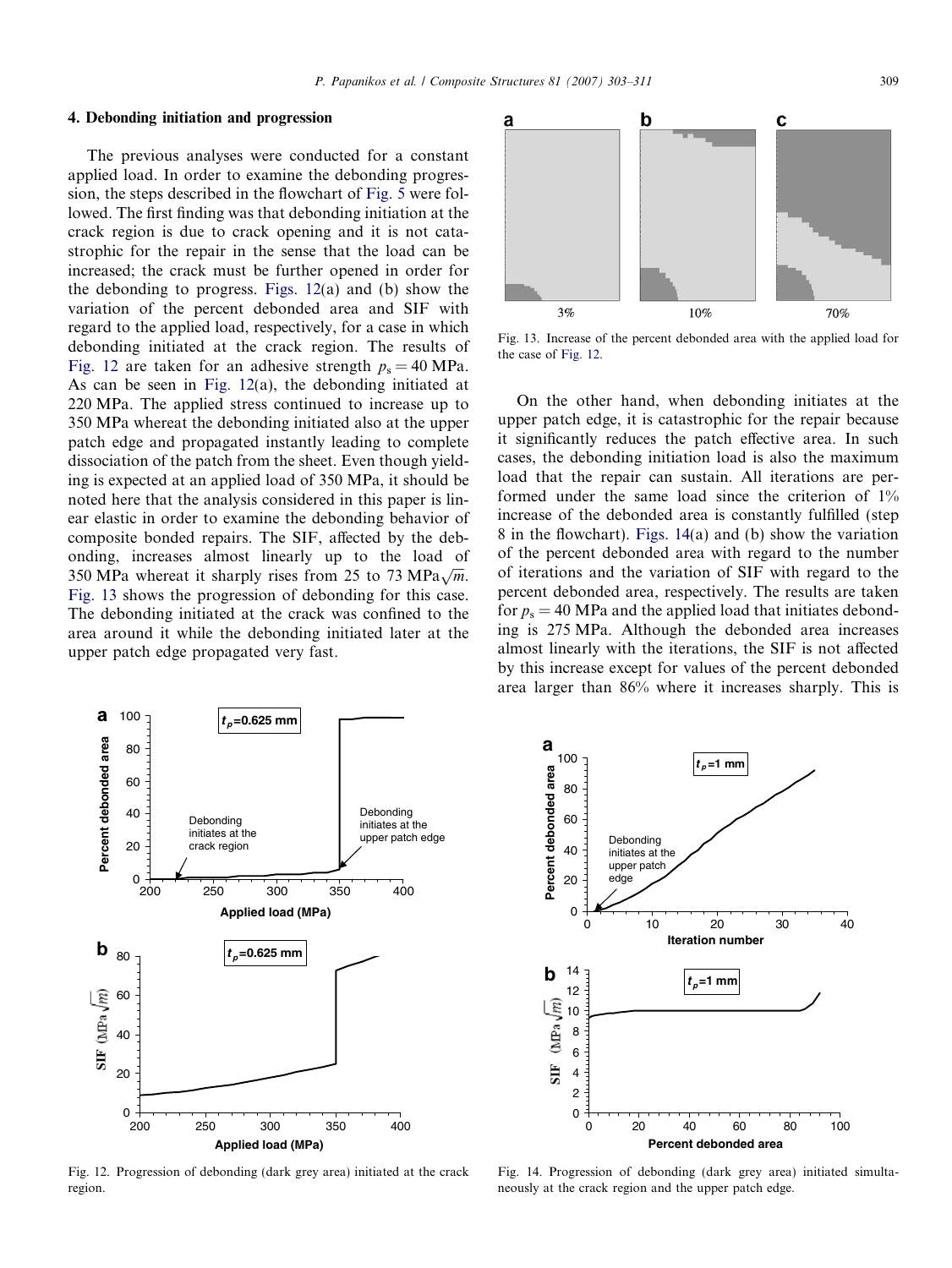

Fig. 15. Increase of the percent debonded area with the applied load for the case of [Fig. 14](#page-6-0).

due to the debonding of the area of the patch in front of the crack. The progression of debonding for such case is shown in Fig. 15. As can be seen, the debonding soon after the debonding initiated at the upper patch edge, it also did at the crack. However, it propagated faster (at the same load) from the upper edge leading to sudden complete failure of the repair.

## 5. Discussion and conclusions

In most composite patch repairs of cracked structural elements, patch width and length is controlled not only by the requirements of the crack shielding but also by the position of the repair and care should be taken that no load transfer to neighboring elements takes place. However, patch stiffness and thickness, adhesive thickness and tapered length, are in most situations, chosen from a wide range of possible values. In order for the repair to be efficient, it has to be assured that it will remain in place (no debonding will take place) and that it will reduce the SIF of the crack even below the fatigue threshold values. It should be noted that no effect of the patch elastic properties was considered in this work, since this is equivalent to changing the patch thickness, as the controlling parameter is the product of patch stiffness and thickness.

From the results presented in the previous sections, it was found that the minimum value of the normalized debonding stress  $\sigma_d/p_s$  is about 4. Considering that typical adhesive shear strength is 25–40 MPa [\[14\],](#page-8-0) this gives a minimum debonding stress of 100–160 MPa. However, careful selections of the repair parameters can double this stress. Therefore, the debonding stress can be much larger than typical maximum fatigue loading, ensuring durability of the repair. However, the effect of environment and loading history on possible degradation of adhesive properties or bondline properties should be also examined. On the other hand, the SIF values evaluated were very small and close to threshold values of Al2024, suggesting that no significant fatigue crack growth will take place.

Ensuring efficiency of the repair, another aspect that it is important is the stress concentration in the metallic plate due to the presence of the patch that occurs just above the patch edge. Considering the typical S–N curve of aluminum alloys used in aircraft structures, an increase of the stress in the metallic plate by, e.g. 10%, might result in approximately 30% reduction in fatigue life. Typical stress concentrations in the metallic plate due to the presence of the patch are shown in Figs. 16(a) and (b). The figures suggest that stress concentration increases with increased patch thickness and decreased adhesive thickness and it ranges between 10% and 15% for the considered repair. Care should be taken that the stress concentration would not cause more damage to the repair area than the original crack itself.

The general conclusion of the present study is that given the adhesive shear strength, patch debonding initiation and progression is controlled by the geometry of the repair. In particular, the following effects have been found:

- At low values of patch thickness, debonding initiates at the crack region, being not catastrophic for the repair, while at large ones it initiates at the upper patch edge, being catastrophic. The transition of debonding initiation from one area to the other depends also on the sheet thickness.
- The increase of patch thickness, adhesive thickness and tapered length results in a significant increase of the debonding initiation stress at the crack region. The effect of patch width has been found to be minimal.



Fig. 16. Stress concentration as function of (a) patch thickness and (b) adhesive thickness.